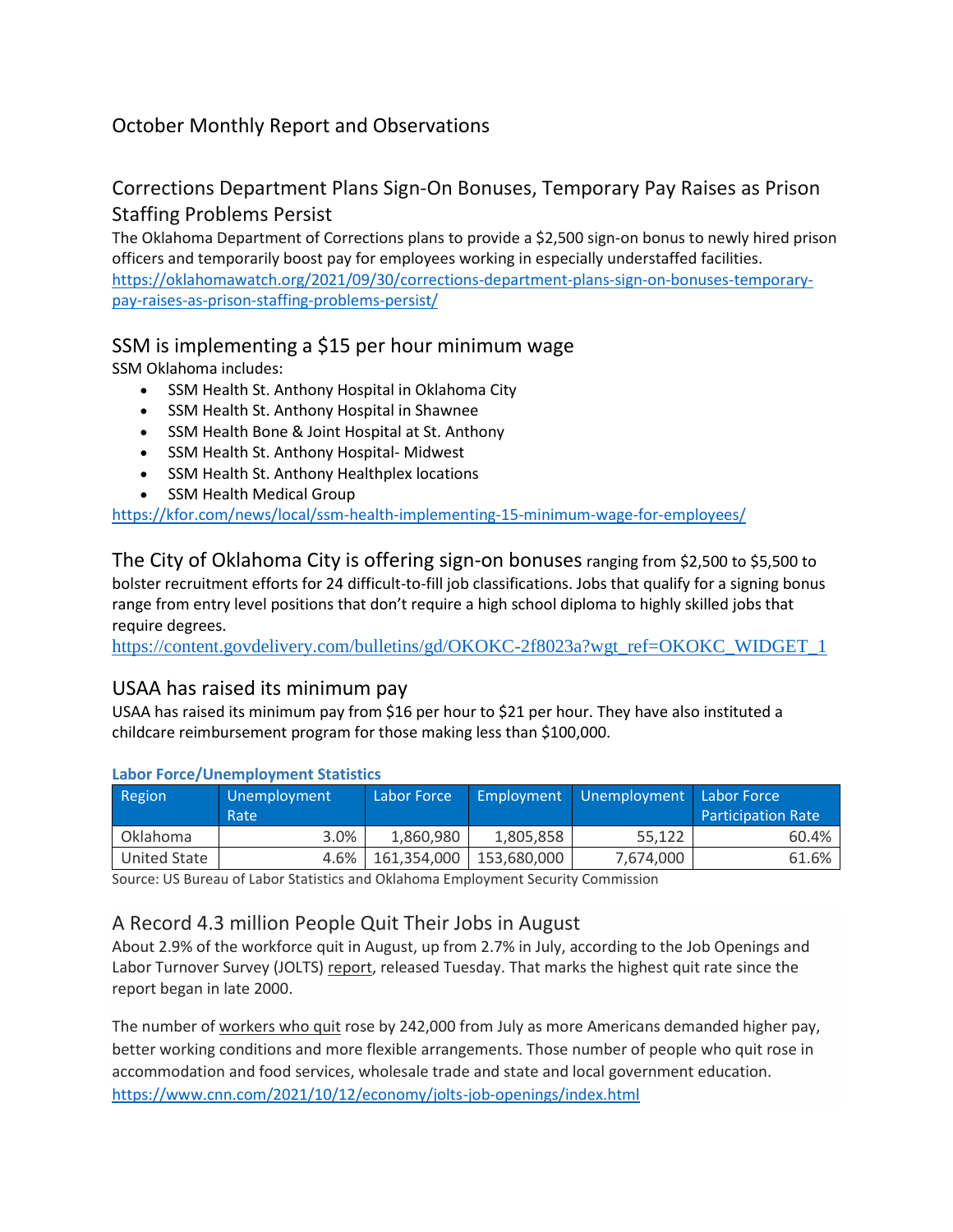#### One suggestion for a labor resource Community Colleges

Community College students typically need income more and have fewer contacts in the business world, than university students. Start by offering paid internships.



Source: Oklahoma Employment Security Commission

## Unique Job Postings

#### **Unique Postings Trend**

This view displays the most recent 30 days of job postings activity to show near-term trends. It does not reflect your timeframe.



Source: EMSI – economicmodeling.com – 2021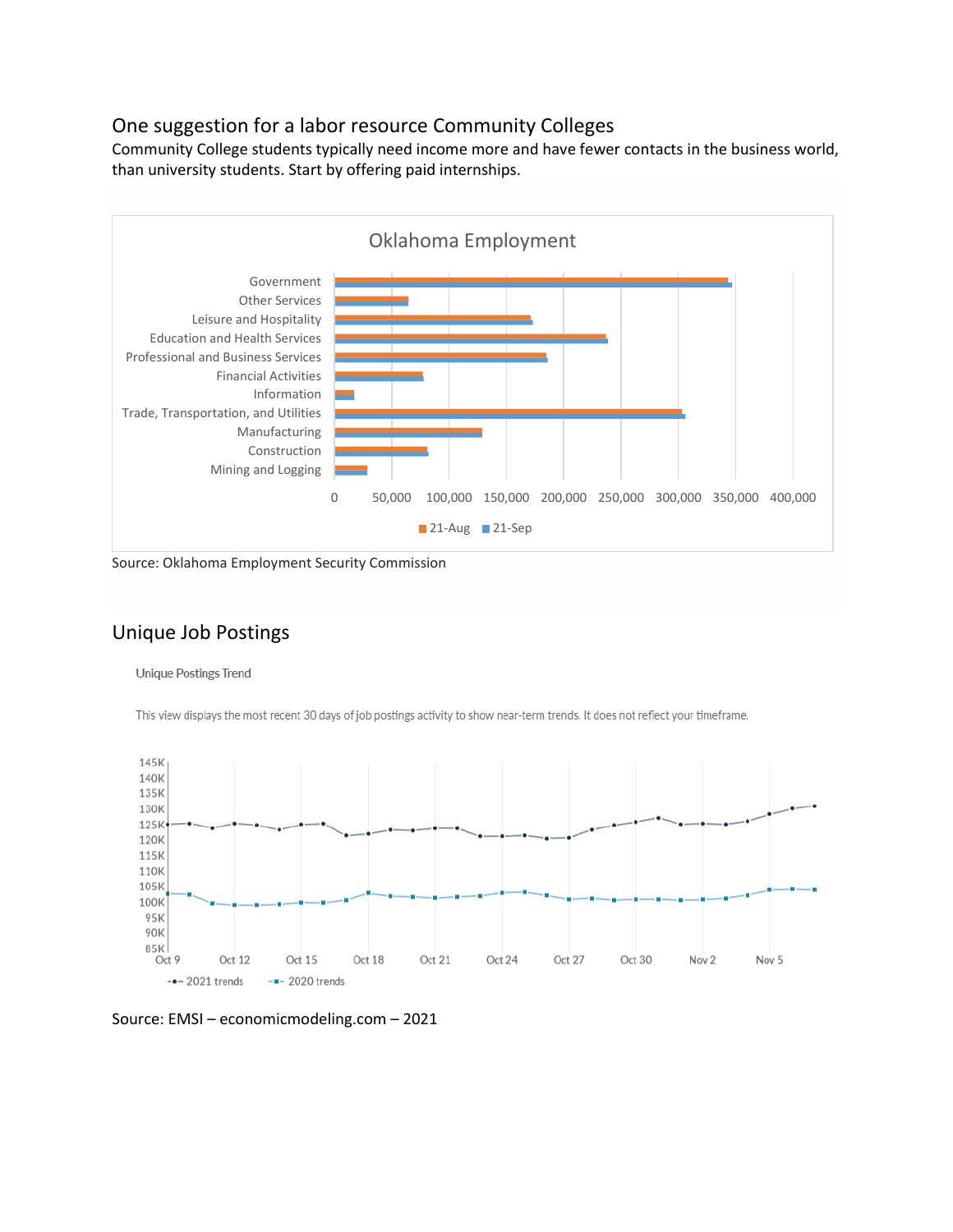# Top Skills Listed in Job Postings

**Top Hard Skills** 



| Skills                  | Postings | % of Total Postings | Profiles | % of Total Profiles |
|-------------------------|----------|---------------------|----------|---------------------|
| Merchandising           | 171,844  | 6%                  | 15,588   | 2%                  |
| Nursing                 | 165,980  | 6%                  | 10,744   | 1%                  |
| Restaurant Operation    | 119,147  | 4%                  | 6,428    | 1%                  |
| Basic Life Support      | 118,181  | 4%                  | 5,963    | 1%                  |
| Accounting              | 106,311  | 4%                  | 34,712   | 3%                  |
| Selling Techniques      | 101,234  | 4%                  | 13,770   | 1%                  |
| Flatbed Truck Operation | 93,330   | 3%                  | $\circ$  | 0%                  |
| Auditing                | 87,208   | 3%                  | 23,193   | 2%                  |
| Cash Register           | 79,549   | 3%                  | 4,284    | 0%                  |
| Warehousing             | 78,853   | 3%                  | 10,649   | 1%                  |

Source: EMSI – ecomonicmodeling.com – 2021

### New Industrial Park Will Alleviate a Shortage of Space

A giant industrial park is being built at SE89 and Pole Road in OKC. It includes 400,000 square feet of spec distribution/warehouse space.

[https://www.oklahoman.com/story/business/2021/10/14/e-commerce-building-boom-lands-okc](https://www.oklahoman.com/story/business/2021/10/14/e-commerce-building-boom-lands-okc-biggest-spec-industrial-park/6034647001/)[biggest-spec-industrial-park/6034647001/](https://www.oklahoman.com/story/business/2021/10/14/e-commerce-building-boom-lands-okc-biggest-spec-industrial-park/6034647001/)